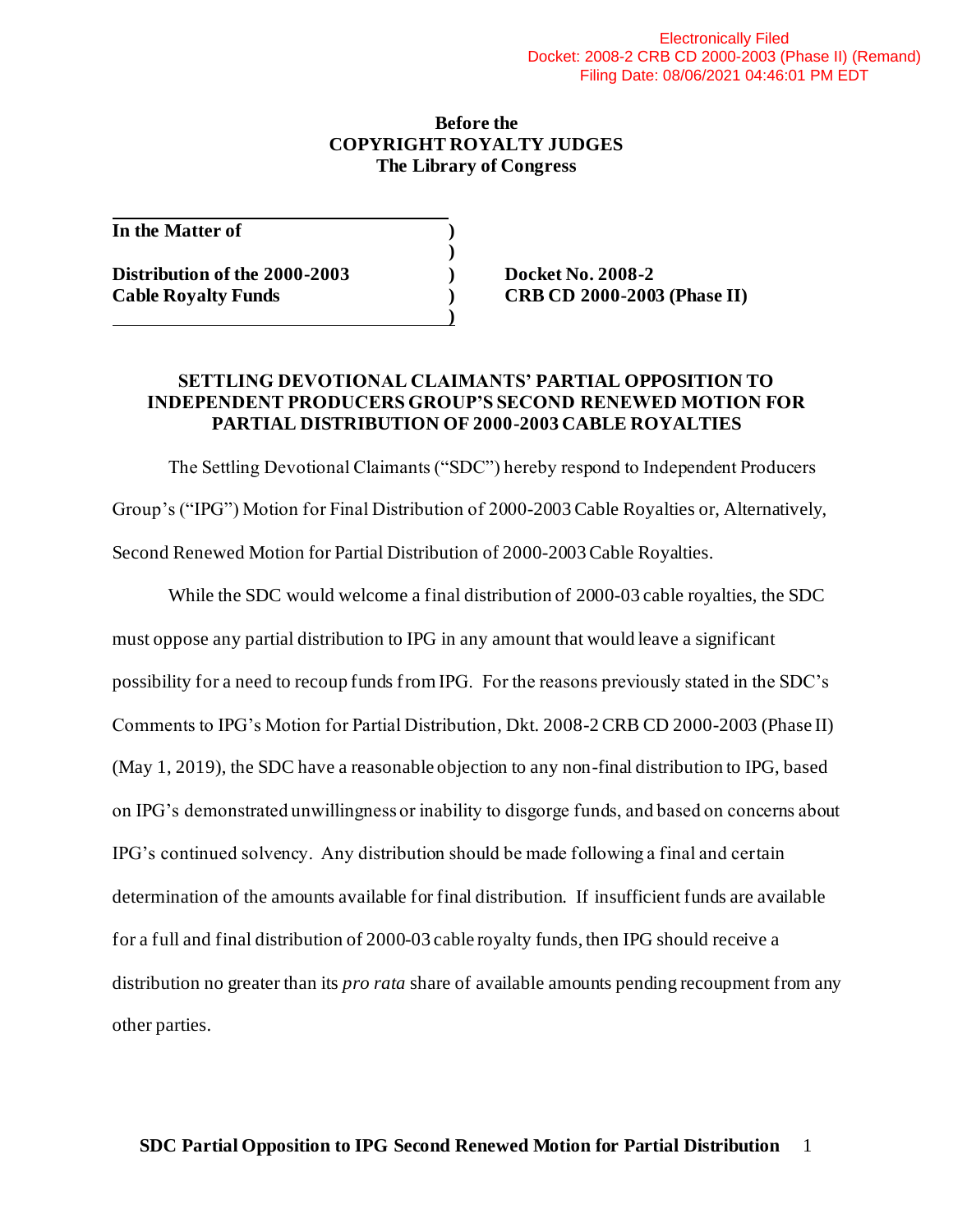August 6, 2021

Respectfully submitted,

# **SETTLING DEVOTIONAL CLAIMANTS**

*/s/ Matthew J. MacLean* Matthew J. MacLean, D.C. Bar No. 479257 [Matthew.maclean@pillsburylaw.com](mailto:Matthew.maclean@pillsburylaw.com) Michael A. Warley, D.C. Bar No. 1028686 [Michael.warley@pillsburylaw.com](mailto:Michael.warley@pillsburylaw.com) Jessica T. Nyman, D.C. Bar No. 1030613 [Jessica.nyman@pillsburylaw.com](mailto:Jessica.nyman@pillsburylaw.com) PILLSBURY WINTHROP SHAW PITTMAN LLP 1200 Seventeenth Street, NW Washington, DC 20036 Telephone: (202) 663-8000 Fax: (202) 663-8007

## **Certificate of Service**

I certify that on August 6, 2021, I caused a copy of the foregoing to be served on all

parties registered to receive notice by eCRB by filing through the eCRB filing system.

*/s/ Michael Warley* Michael Warley

2